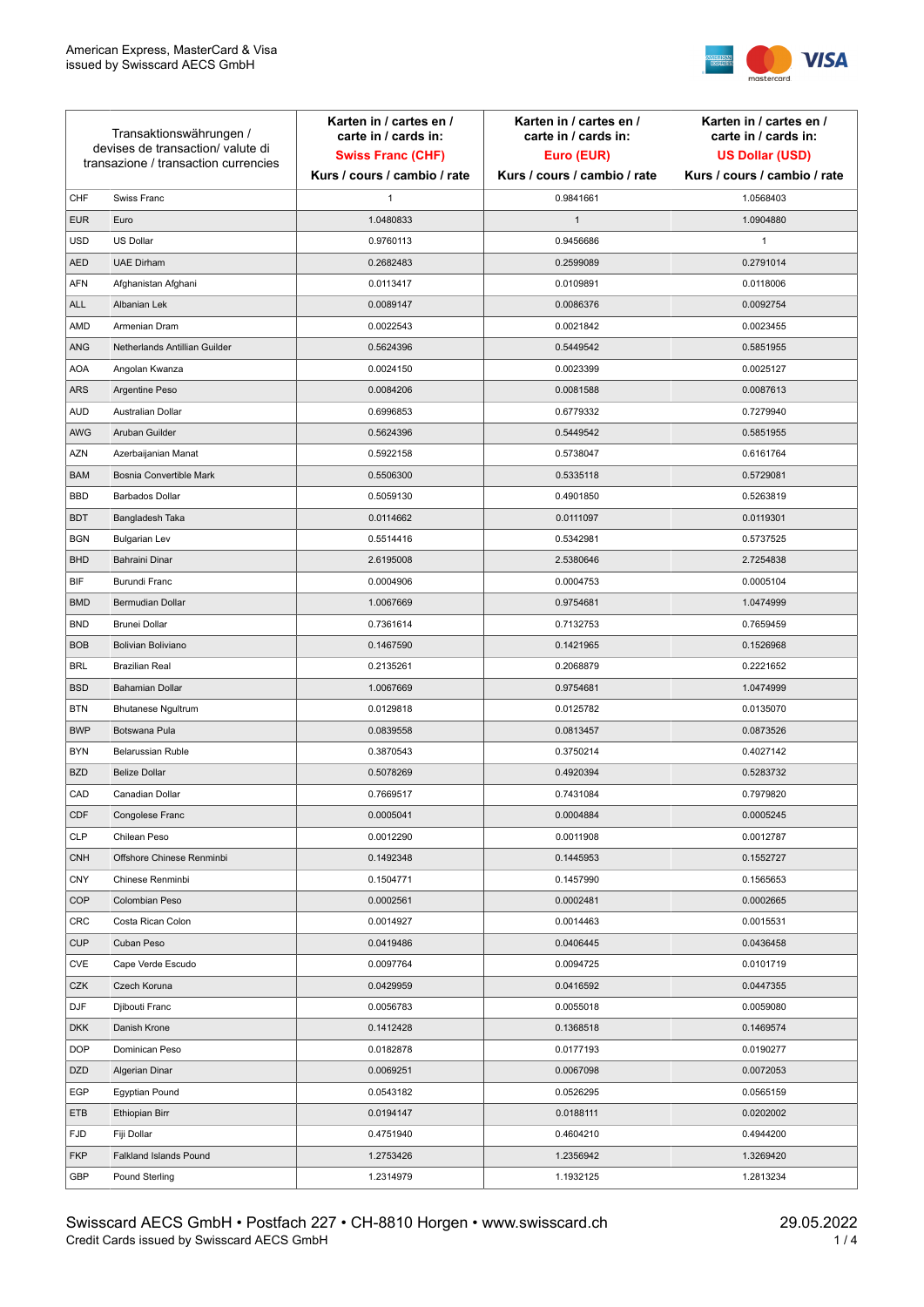

| Transaktionswährungen /<br>devises de transaction/valute di<br>transazione / transaction currencies |                        | Karten in / cartes en /<br>carte in / cards in: | Karten in / cartes en /<br>carte in / cards in: | Karten in / cartes en /<br>carte in / cards in: |
|-----------------------------------------------------------------------------------------------------|------------------------|-------------------------------------------------|-------------------------------------------------|-------------------------------------------------|
|                                                                                                     |                        | <b>Swiss Franc (CHF)</b>                        | Euro (EUR)                                      | <b>US Dollar (USD)</b>                          |
|                                                                                                     |                        | Kurs / cours / cambio / rate                    | Kurs / cours / cambio / rate                    | Kurs / cours / cambio / rate                    |
| <b>GEL</b>                                                                                          | Georgia Lari           | 0.3525452                                       | 0.3415851                                       | 0.3668089                                       |
| <b>GHS</b>                                                                                          | Ghana Cedi             | 0.1410472                                       | 0.1366623                                       | 0.1467539                                       |
| GIP                                                                                                 | Gibraltar Pound        | 1.2753426                                       | 1.2356942                                       | 1.3269420                                       |
| <b>GMD</b>                                                                                          | Gambia Dalasi          | 0.0206094                                       | 0.0199687                                       | 0.0214432                                       |
| <b>GNF</b>                                                                                          | Guinea Franc           | 0.0001170                                       | 0.0001134                                       | 0.0001217                                       |
| <b>GTQ</b>                                                                                          | Guatemala Quetzal      | 0.1313587                                       | 0.1272750                                       | 0.1366734                                       |
| GYD                                                                                                 | Guyana Dollar          | 0.0048193                                       | 0.0046695                                       | 0.0050143                                       |
| <b>HKD</b>                                                                                          | Hong Kong Dollar       | 0.1243513                                       | 0.1204854                                       | 0.1293825                                       |
| <b>HNL</b>                                                                                          | Honduras Lempira       | 0.0410326                                       | 0.0397570                                       | 0.0426927                                       |
| <b>HRK</b>                                                                                          | Croatian Kuna          | 0.1439045                                       | 0.1394307                                       | 0.1497268                                       |
| <b>HTG</b>                                                                                          | Haiti Gourde           | 0.0088346                                       | 0.0085599                                       | 0.0091920                                       |
| <b>HUF</b>                                                                                          | Forint                 | 0.0027149                                       | 0.0026305                                       | 0.0028247                                       |
| <b>IDR</b>                                                                                          | Indonesia Rupiah       | 0.0000692                                       | 0.0000670                                       | 0.0000720                                       |
| ILS                                                                                                 | New Israeli Sheqel     | 0.2947494                                       | 0.2855861                                       | 0.3066747                                       |
| <b>INR</b>                                                                                          | Indian Rupee           | 0.0129897                                       | 0.0125859                                       | 0.0135153                                       |
| IQD                                                                                                 | Iraqi Dinar            | 0.0006896                                       | 0.0006682                                       | 0.0007175                                       |
| <b>ISK</b>                                                                                          | <b>Iceland Krona</b>   | 0.0077569                                       | 0.0075158                                       | 0.0080707                                       |
| JMD                                                                                                 | Jamaican Dollar        | 0.0065240                                       | 0.0063212                                       | 0.0067880                                       |
| <b>JOD</b>                                                                                          | Jordanian Dinar        | 1.4222572                                       | 1.3780414                                       | 1.4798007                                       |
| JPY                                                                                                 | Yen                    | 0.0077052                                       | 0.0074657                                       | 0.0080169                                       |
| <b>KES</b>                                                                                          | Kenyan Shilling        | 0.0086381                                       | 0.0083696                                       | 0.0089876                                       |
| <b>KGS</b>                                                                                          | Kyrgyzstan Som         | 0.0124640                                       | 0.0120765                                       | 0.0129683                                       |
| <b>KHR</b>                                                                                          | Cambodia Riel          | 0.0002482                                       | 0.0002405                                       | 0.0002582                                       |
| <b>KMF</b>                                                                                          | Comoro Franc           | 0.0021913                                       | 0.0021232                                       | 0.0022800                                       |
| <b>KRW</b>                                                                                          | Korean Republic Won    | 0.0008060                                       | 0.0007809                                       | 0.0008386                                       |
| <b>KWD</b>                                                                                          | Kuwaiti Dinar          | 3.2250036                                       | 3.1247432                                       | 3.3554848                                       |
| <b>KYD</b>                                                                                          | Cayman Islands Dollar  | 1.2081208                                       | 1.1705622                                       | 1.2570005                                       |
| KZT                                                                                                 | Kazakhstan Tenge       | 0.0023172                                       | 0.0022452                                       | 0.0024110                                       |
| LAK                                                                                                 | Lao Republic Kip       | 0.0000752                                       | 0.0000729                                       | 0.0000782                                       |
| LBP                                                                                                 | Lebanese Pound         | 0.0000409                                       | 0.0000396                                       | 0.0000426                                       |
| <b>LKR</b>                                                                                          | Sri Lanka Rupee        | 0.0027856                                       | 0.0026990                                       | 0.0028983                                       |
| <b>LRD</b>                                                                                          | Liberian Dollar        | 0.0066560                                       | 0.0064491                                       | 0.0069253                                       |
| <b>LSL</b>                                                                                          | Lesotho Lothi          | 0.0646933                                       | 0.0626821                                       | 0.0673107                                       |
| LYD                                                                                                 | Libyan Dinar           | 0.2112762                                       | 0.2047080                                       | 0.2198243                                       |
| <b>MAD</b>                                                                                          | Moroccan Dirham        | 0.0995606                                       | 0.0964654                                       | 0.1035887                                       |
| MDL                                                                                                 | Moldovan Leu           | 0.0529273                                       | 0.0512819                                       | 0.0550687                                       |
| <b>MGA</b>                                                                                          | Malagasy Ariary        | 0.0002493                                       | 0.0002415                                       | 0.0002594                                       |
| <b>MKD</b>                                                                                          | Macedonia Denar        | 0.0174966                                       | 0.0169527                                       | 0.0182045                                       |
| MMK                                                                                                 | Myanmar Kyat           | 0.0005442                                       | 0.0005273                                       | 0.0005662                                       |
| MNT                                                                                                 | Mongolia Tugrik        | 0.0003211                                       | 0.0003111                                       | 0.0003341                                       |
| <b>MOP</b>                                                                                          | Macao Pataca           | 0.1245536                                       | 0.1206814                                       | 0.1295929                                       |
| <b>MRU</b>                                                                                          | Mauritanian Ouguiya    | 0.0276419                                       | 0.0267826                                       | 0.0287603                                       |
| <b>MUR</b>                                                                                          | <b>Mauritius Rupee</b> | 0.0232202                                       | 0.0224983                                       | 0.0241597                                       |
| <b>MVR</b>                                                                                          | Maldives Rufiyaa       | 0.0652251                                       | 0.0631974                                       | 0.0678641                                       |
| <b>MWK</b>                                                                                          | Malawi Kwacha          | 0.0009918                                       | 0.0009610                                       | 0.0010319                                       |
| <b>MXN</b>                                                                                          | Mexican Peso           | 0.0514865                                       | 0.0498859                                       | 0.0535696                                       |
| <b>MYR</b>                                                                                          | Malaysian Ringgit      | 0.2301043                                       | 0.2229507                                       | 0.2394141                                       |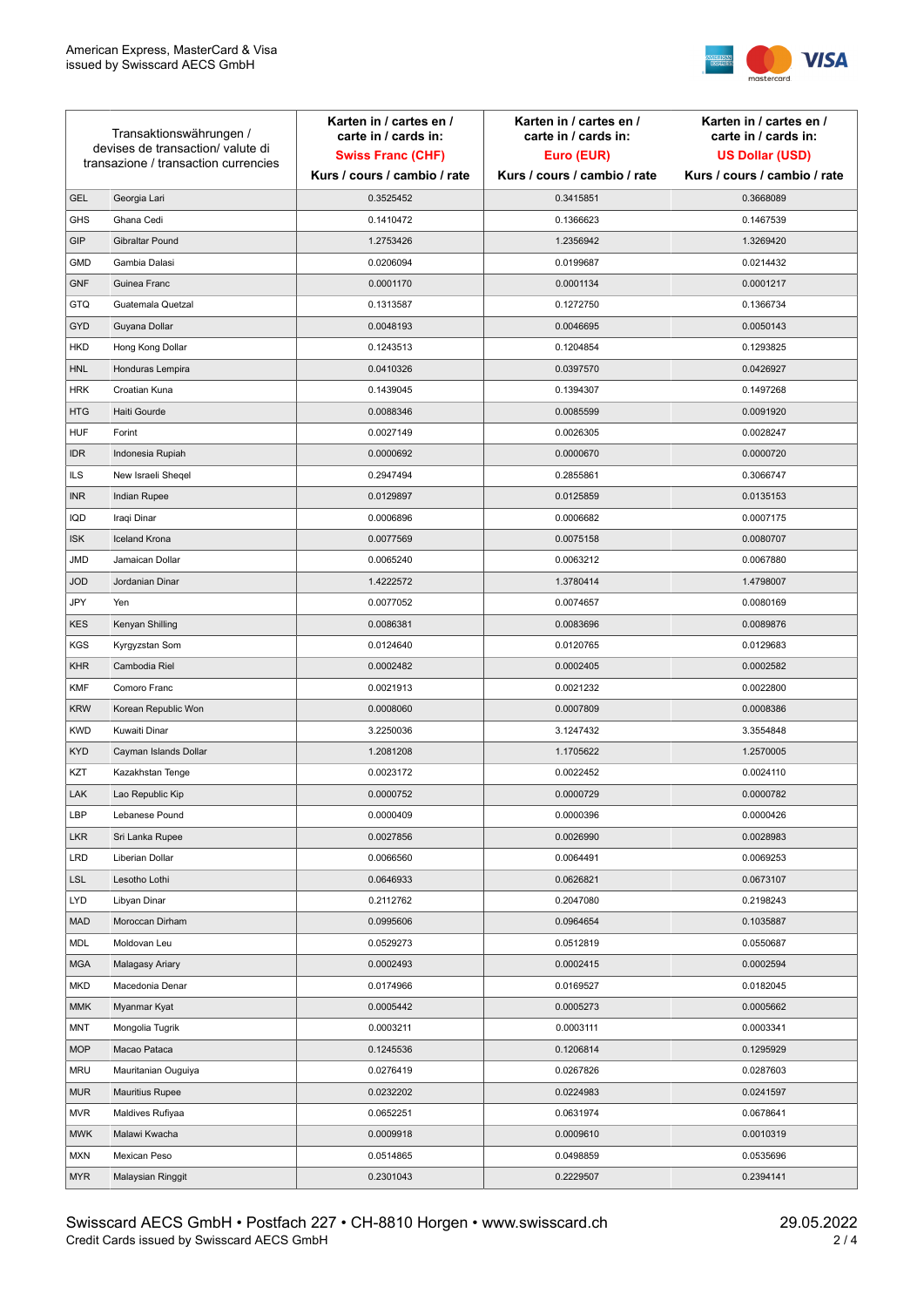

| Transaktionswährungen /<br>devises de transaction/valute di<br>transazione / transaction currencies |                             | Karten in / cartes en /<br>carte in / cards in:<br><b>Swiss Franc (CHF)</b> | Karten in / cartes en /<br>carte in / cards in:<br>Euro (EUR) | Karten in / cartes en /<br>carte in / cards in:<br><b>US Dollar (USD)</b> |
|-----------------------------------------------------------------------------------------------------|-----------------------------|-----------------------------------------------------------------------------|---------------------------------------------------------------|---------------------------------------------------------------------------|
|                                                                                                     |                             | Kurs / cours / cambio / rate                                                | Kurs / cours / cambio / rate                                  | Kurs / cours / cambio / rate                                              |
| <b>MZN</b>                                                                                          | Mozambique Metical          | 0.0157314                                                                   | 0.0152423                                                     | 0.0163679                                                                 |
| <b>NAD</b>                                                                                          | Namibia Dollar              | 0.0647428                                                                   | 0.0627300                                                     | 0.0673622                                                                 |
| <b>NGN</b>                                                                                          | Nigeria Naira               | 0.0024041                                                                   | 0.0023294                                                     | 0.0025014                                                                 |
| <b>NIO</b>                                                                                          | Nicaragua Cordoba Oro       | 0.0282459                                                                   | 0.0273678                                                     | 0.0293887                                                                 |
| <b>NOK</b>                                                                                          | Norwegian Krone             | 0.1033977                                                                   | 0.1001832                                                     | 0.1075811                                                                 |
| <b>NPR</b>                                                                                          | Nepalese Rupee              | 0.0081186                                                                   | 0.0078662                                                     | 0.0084471                                                                 |
| <b>NZD</b>                                                                                          | New Zealand Dollar          | 0.6393693                                                                   | 0.6194923                                                     | 0.6652377                                                                 |
| <b>OMR</b>                                                                                          | Oman Rial                   | 2.5606723                                                                   | 2.4810650                                                     | 2.6642752                                                                 |
| PAB                                                                                                 | Panamanian Balboa           | 1.0067669                                                                   | 0.9754681                                                     | 1.0474999                                                                 |
| <b>PEN</b>                                                                                          | Peru Sol                    | 0.2763956                                                                   | 0.2678029                                                     | 0.2875784                                                                 |
| <b>PGK</b>                                                                                          | Papua New Guinea Kina       | 0.2859218                                                                   | 0.2770329                                                     | 0.2974900                                                                 |
| PHP                                                                                                 | Philippine Peso             | 0.0193071                                                                   | 0.0187069                                                     | 0.0200883                                                                 |
| <b>PKR</b>                                                                                          | Pakistan Rupee              | 0.0050399                                                                   | 0.0048832                                                     | 0.0052438                                                                 |
| <b>PLN</b>                                                                                          | Zloty                       | 0.2316832                                                                   | 0.2244805                                                     | 0.2410569                                                                 |
| <b>PYG</b>                                                                                          | Paraguay Guarani            | 0.0001469                                                                   | 0.0001423                                                     | 0.0001528                                                                 |
| QAR                                                                                                 | Qatari Rial                 | 0.2706434                                                                   | 0.2622295                                                     | 0.2815934                                                                 |
| <b>RON</b>                                                                                          | Leu                         | 0.2194498                                                                   | 0.2126274                                                     | 0.2283286                                                                 |
| <b>RSD</b>                                                                                          | Serbian Dinar               | 0.0091831                                                                   | 0.0088976                                                     | 0.0095546                                                                 |
| <b>RUB</b>                                                                                          | Russian Ruble               | 0.0155306                                                                   | 0.0150478                                                     | 0.0161590                                                                 |
| <b>RWF</b>                                                                                          | Rwanda Franc                | 0.0009884                                                                   | 0.0009577                                                     | 0.0010284                                                                 |
| SAR                                                                                                 | Saudi Riyal                 | 0.2626695                                                                   | 0.2545035                                                     | 0.2732969                                                                 |
| <b>SBD</b>                                                                                          | Solomon Islands Dollar      | 0.1288662                                                                   | 0.1248599                                                     | 0.1340800                                                                 |
| <b>SCR</b>                                                                                          | Seychelles Rupee            | 0.0718883                                                                   | 0.0696534                                                     | 0.0747968                                                                 |
| <b>SDG</b>                                                                                          | Sudanese Pound              | 0.0022604                                                                   | 0.0021901                                                     | 0.0023519                                                                 |
| SEK                                                                                                 | Swedish Krona               | 0.0996266                                                                   | 0.0965294                                                     | 0.1036574                                                                 |
| SGD                                                                                                 | Singapore Dollar            | 0.7136724                                                                   | 0.6914854                                                     | 0.7425470                                                                 |
| <b>SHP</b>                                                                                          | St Helena Pound             | 1.2753426                                                                   | 1.2356942                                                     | 1.3269420                                                                 |
| <b>SLL</b>                                                                                          | Sierra Leone Leone          | 0.0000771                                                                   | 0.0000747                                                     | 0.0000802                                                                 |
| SOS                                                                                                 | Somali shilling             | 0.0017429                                                                   | 0.0016887                                                     | 0.0018134                                                                 |
| <b>SRD</b>                                                                                          | Suriname Dollar             | 0.0480898                                                                   | 0.0465948                                                     | 0.0500355                                                                 |
| SSD                                                                                                 | South Sudanese Pound        | 0.0021684                                                                   | 0.0021010                                                     | 0.0022561                                                                 |
| <b>STN</b>                                                                                          | Sao Tome and Principe Dobra | 0.0435958                                                                   | 0.0422405                                                     | 0.0453597                                                                 |
| <b>SVC</b>                                                                                          | El Salvador Colon           | 0.1150591                                                                   | 0.1114821                                                     | 0.1197143                                                                 |
| <b>SZL</b>                                                                                          | Swaziland Lilangeni         | 0.0646997                                                                   | 0.0626883                                                     | 0.0673174                                                                 |
| THB                                                                                                 | Baht                        | 0.0289213                                                                   | 0.0280222                                                     | 0.0300914                                                                 |
| <b>TJS</b>                                                                                          | Tajikistan Somoni           | 0.0883129                                                                   | 0.0855674                                                     | 0.0918860                                                                 |
| TMT                                                                                                 | Turkmenistan Manat          | 0.2884719                                                                   | 0.2795038                                                     | 0.3001433                                                                 |
| <b>TND</b>                                                                                          | <b>Tunisian Dinar</b>       | 0.3372302                                                                   | 0.3267462                                                     | 0.3508743                                                                 |
| <b>TOP</b>                                                                                          | Tonga Pa'anga               | 0.4473065                                                                   | 0.4334004                                                     | 0.4654042                                                                 |
| <b>TRY</b>                                                                                          | Turkish Lira                | 0.0609501                                                                   | 0.0590553                                                     | 0.0634161                                                                 |
| <b>TTD</b>                                                                                          | Trinidad & Tobago Dollar    | 0.1496072                                                                   | 0.1449561                                                     | 0.1556602                                                                 |
| <b>TWD</b>                                                                                          | New Taiwan Dollar           | 0.0344311                                                                   | 0.0333607                                                     | 0.0358242                                                                 |
| TZS                                                                                                 | Tanzanian Shilling          | 0.0004334                                                                   | 0.0004199                                                     | 0.0004509                                                                 |
| <b>UAH</b>                                                                                          | Ukraine Hryvnia             | 0.0344136                                                                   | 0.0333437                                                     | 0.0358059                                                                 |
| <b>UGX</b>                                                                                          | Uganda Shilling             | 0.0002703                                                                   | 0.0002619                                                     | 0.0002812                                                                 |
| <b>UYU</b>                                                                                          | Peso Uruguayo               | 0.0252752                                                                   | 0.0244894                                                     | 0.0262978                                                                 |
| UZS                                                                                                 | Uzbekistan Sum              | 0.0000912                                                                   | 0.0000884                                                     | 0.0000949                                                                 |